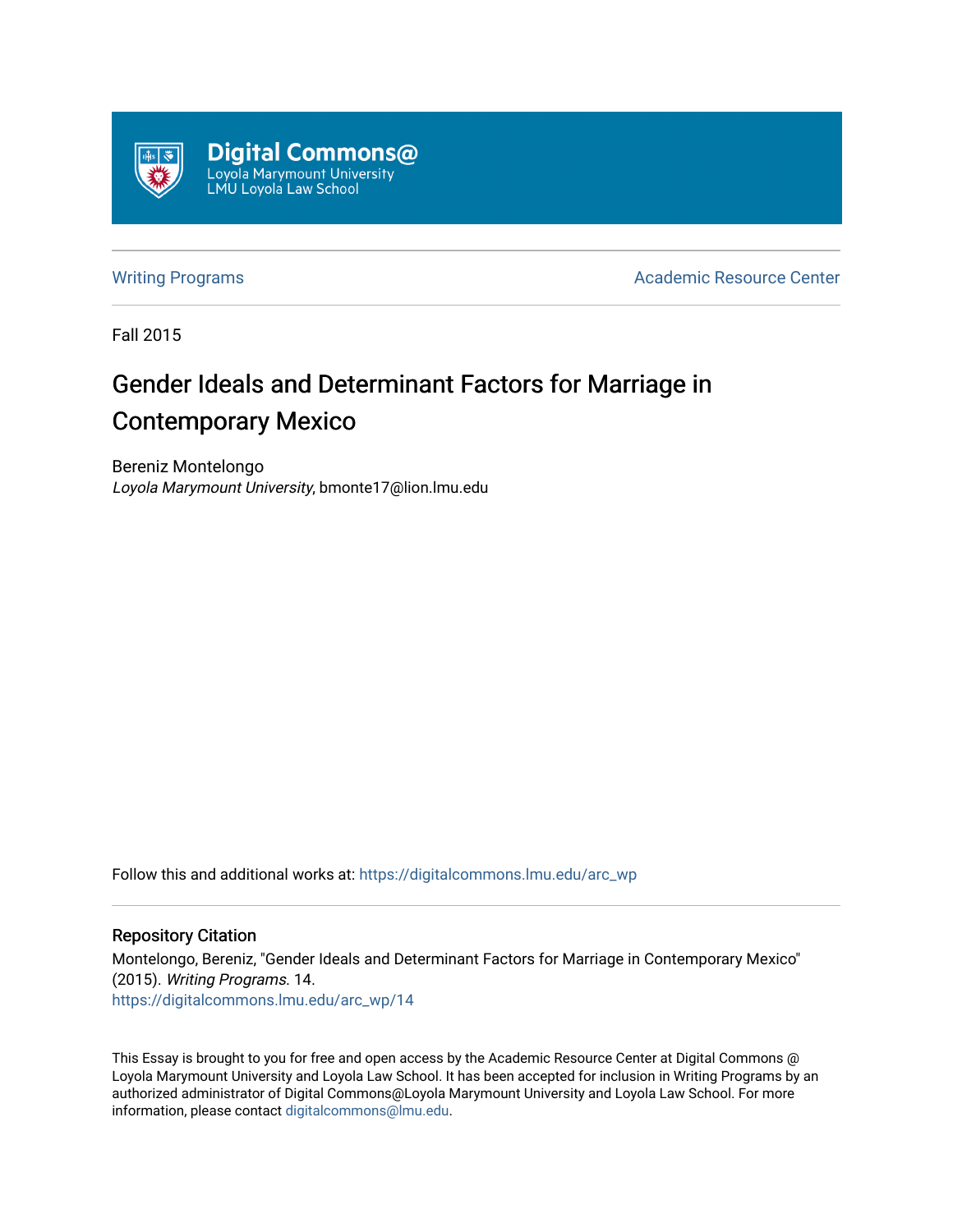Gender Ideals and Determinant Factors for Marriage in Contemporary Mexico

by

## Bereniz Montelongo

## Essay Written as part of the Writing Programs

Academic Resource Center

Loyola Marymount University

Fall 2015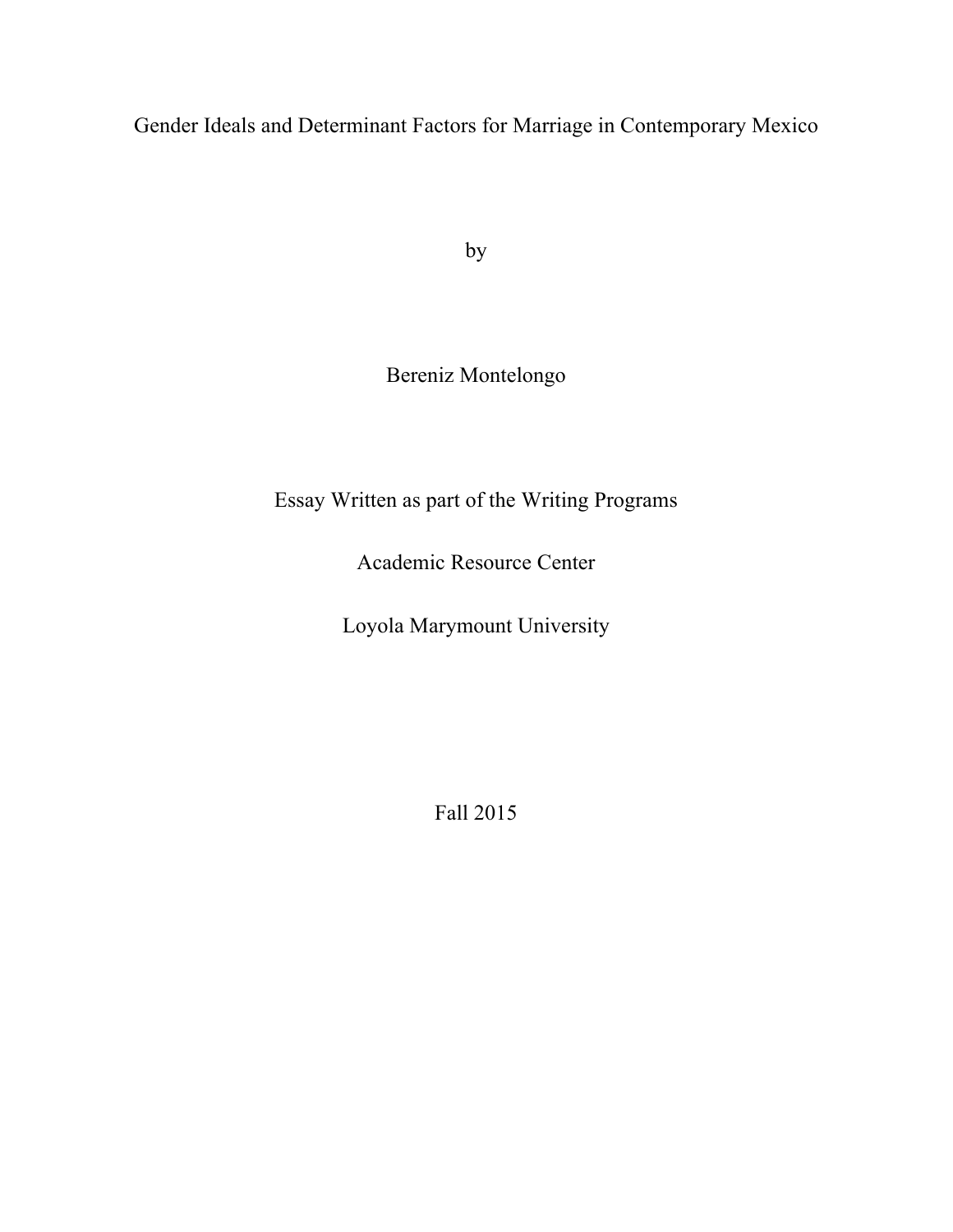#### Bereniz Montelongo

 

Gender Ideals and Determinant Factors for Marriage in Contemporary Mexico

During the colonial era in Latin America, individuals' social status and reputation played a major role in determining their prospective marriage partners. It was common for marriages between two individuals of distinct social status to be looked down upon among society. By the late colonial era, fathers could make attempts to stop marriages from occurring by making pleas to a court in order to maintain the family's good reputation. However, these circumstances were hardly common among contemporary Latin America as society became more open-minded. It is now widely accepted for individuals of separate classes and/or races to marry. In addition, perspectives have even expanded to not only see marriage as a commitment between a man and a woman, but also between those of the same sex. The perceptions shared by modern society contrast greatly from the mindset that was shared amongst citizens during colonial times, although some gender ideals are still present. This essay will examine marital practices in contemporary Latin America, specifically Mexico. Through the review of a variety of sources including a monograph, research articles, blog posts, a news report, and newspaper articles, this essay will examine determinant factors for marriage.

During the colonial era, women possessed a multitude of rights such as the ability to own property, have custody over children, and the ability to sue. However, over time women began facing more limited freedoms as they were expected to please their husbands' wishes. In Noel F. McGinn's study, the author makes use of limited sources available by utilizing published reports and material that is not yet publicly available. McGinn also uses personal observations, which are prominently focused on Mexico City and Guadalajara, in order to argue that culturally defined standards of gender roles in relationships had an impact on marriages during the 1960s in Mexico.<sup>1</sup> Mexican culture places high value on manliness, McGinn argued, which is displayed through the ability of men to provide financial security

<sup>1</sup> Noel F. McGinn, "Marriage and Family in Middle-Class Mexico," *Journal of Marriage and Family* 28, no. 3 (August 1966): 305.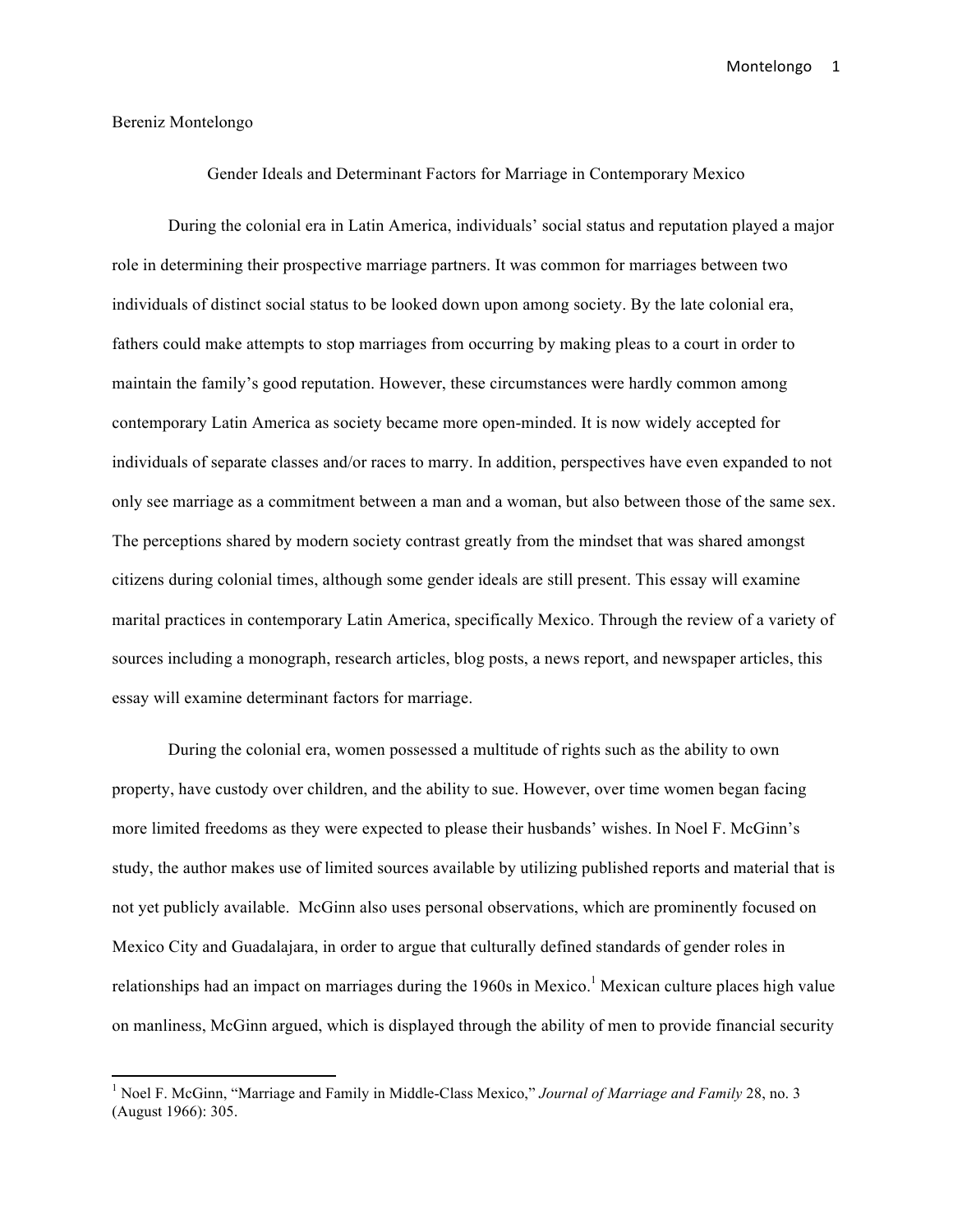to their future families before getting married.<sup>2</sup> On the other hand, McGinn added, society does not value education amongst women, but instead it is preferred that at a young age they begin preparing for marriage in order to become the ideal wife for their prospective husbands.<sup>3</sup> Similar to the colonial era, McGinn found that a woman's chaste reputation was an important factor for marriage, while men were not held to similar standards.<sup>4</sup> For example, sexual activity for women was looked down upon before marriage; nevertheless, it was more socially acceptable for men to engage in sexual activities with a prostitute as opposed to with their future wives.<sup>5</sup> In addition, before marriage, the soon-to-be wife was to be treated with great respect. However, after marriage she adopted the role of a housewife, whose duties included pleasing her husband and children, and not holding an equivalent position to her husband.<sup>6</sup> Though these traditional ideals have changed slowly, the industrialization of Mexico during the midtwentieth century played a part in transforming women's roles in society. As a result of the establishment of factories near Mexico City, many lower class women began working. This called for assistance from husbands to maintain the household and, consequently, led to a more even-handed relationship between spouses. Through the author's research, it is probable that the state of marriages will remain stable due to existing barriers to divorce and high lenience towards men for extramarital relationships.<sup>7</sup>

While Noel McGinn makes valid points concerning marriage practices in modern Mexico, it should be taken into account that his research was completed over 30 years ago; therefore, his conclusions should carefully be considered. Since McGinn limits his research and observations to Mexico City and Guadalajara, the conclusions gathered through his research fail to consider various areas, and he overlooks regional differences.<sup>8</sup> Additionally, his time spent living in Guadalajara, where he gathered personal observations, was limited to two years. This does not allow for sufficient time to gather

 $\frac{2}{3}$  Ibid., 306.  $\frac{3}{3}$  Ibid.

<sup>4</sup> For more on marriage and sexual purity of colonial women, see Patricia Seed's "Marriage Promises and the Value of a Woman's Testimony in Colonial Mexico."

<sup>&</sup>lt;sup>5</sup> McGinn, "Marriage and Family in Middle-Class Mexico," 306.<br>  $\frac{6}{7}$  Ibid., 307.<br>
<sup>7</sup> Ibid., 313.<br>
<sup>8</sup> Ibid., 305.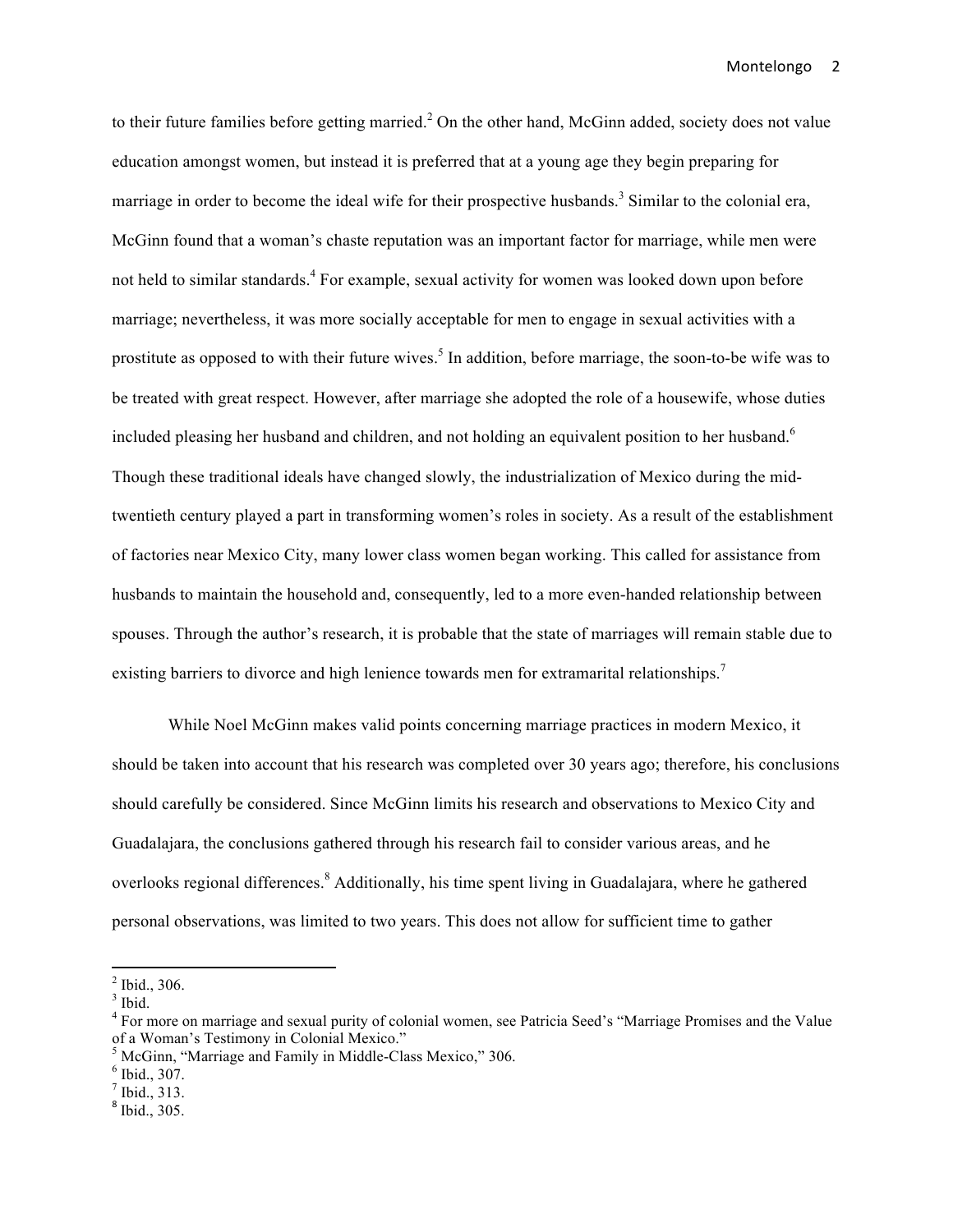appropriate conclusions about the region since he does not address the entire population. Although McGinn utilizes several survey responses from both men and women of the middle class population in Mexico City and Guadalajara, the number of people that participated in the surveys is minimal because the regions are so highly populated. Lastly, the sources used to gather research are limited due to the fact that research on marriage and family life in Mexico was insufficient and incomplete during the time his article was being published. Nevertheless, because he is one of the first to do research concerning marriage in Mexico, he is making a major contribution and breaking ground.

In Emilio A. Parrado's research article, "International Migration and Men's Marriage in Western Mexico," he argued that there is a positive relationship between men's marriage in Western Mexico and their economic position, which is often built through migration to the United States with motives to seek work.<sup>9</sup> His conclusions are gathered through the use of data that come from simple random samples collected in western states of Mexico during the winter months of 1987-1997 as part of the Mexican Migration Project. Migration to the United States provided men with work opportunities alongside higher wages that allowed them to eventually gain access to necessary capital and financial resources like property to start a family.<sup>10</sup> Since men's capabilities to start an independent household is a dominant qualification for marriage, unstable adult economic roles, Parrado argued, negatively impacted the likelihood of marriage.<sup>11</sup> The gender ideal that it is a man's responsibility to provide financially for his family is also discussed in McGinn's study as a cultural attribute of masculinity in Mexico.

As a result of men being abroad, the quantity of each sex became unbalanced with a surplus of women residing in Mexico. This consequently could result in men being less motivated to commit to marriage and delay the fulfillment of matrimony due to less competition.<sup>12</sup> Although international migration will lower the chances of marriage for women because men are abroad, the effects of migration

<sup>9</sup> Emilio A. Parrado, "International Migration and Men's Marriage in Western Mexico," *Journal of Comparative Family Studies* 35, no. 1 (Winter 2004): 52.<br><sup>10</sup> Ibid.<br><sup>11</sup> Ibid., 53.<br><sup>12</sup> Ibid., 55.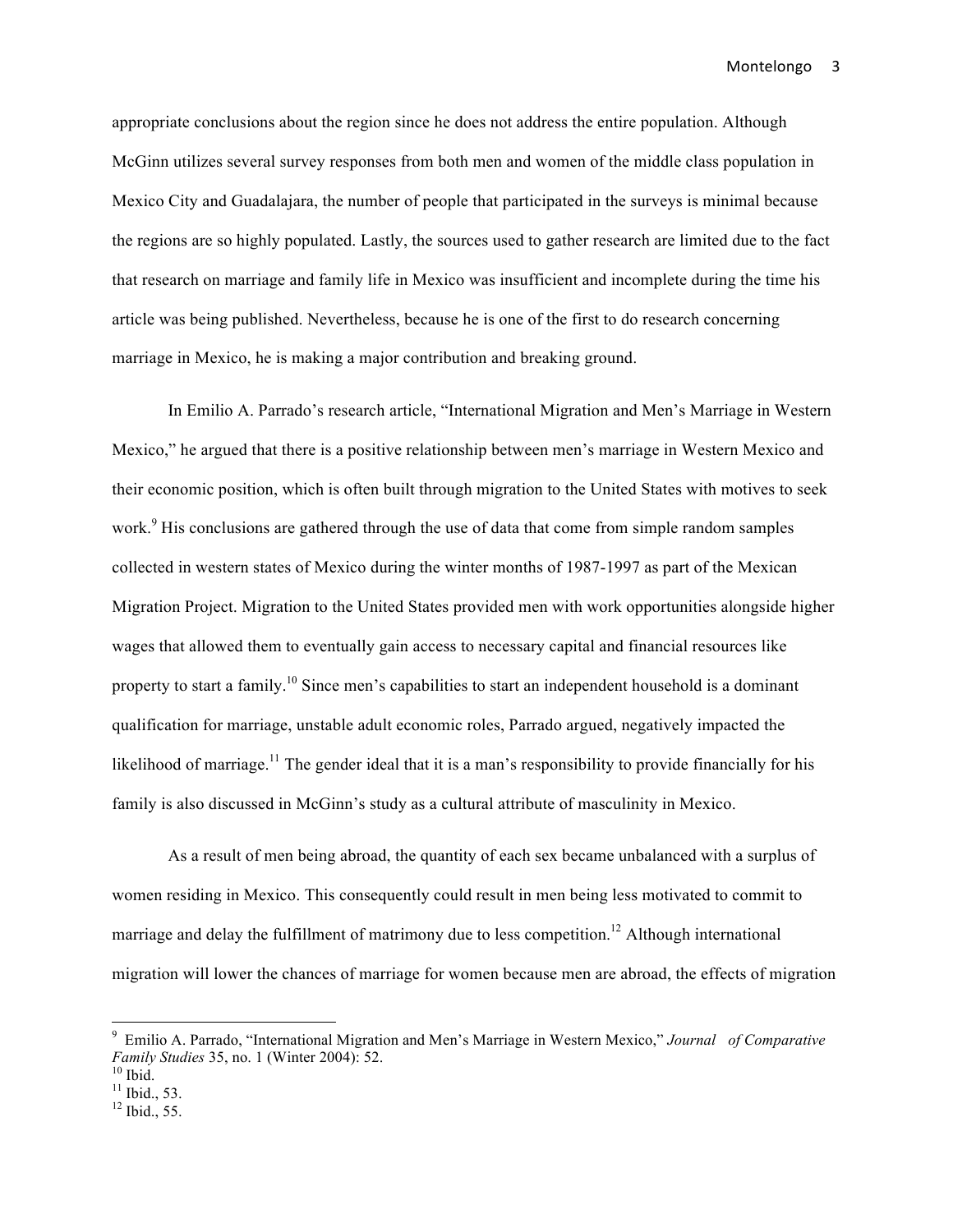such as economic advantages that are essential for marriage, led to an increased potential for matrimony once the migrant returned to his home. This increased potential for marriage is displayed in the household survey data: 11% of non-migrating men remained single through age 40; whereas only 5% of men with migration experience remained single through age 40.<sup>13</sup> Education was also a factor that contributed to the likelihood of marriage. Since education could lead to increased skills, which allowed for long-term labor, it was expected for men with higher levels of education to be more likely to marry.<sup>14</sup> Another factor that influences the possibility of marriage is female employment. Alongside occupational opportunities for women comes economic independence which makes remaining unmarried a favorable alternative to marriage for women.<sup>15</sup> However, a woman's economic input also increased the chances for marriage because it created increased financial stability by forming a dual-income family. This created a financial security blanket in case the husband endured a loss of job or income.<sup>16</sup>

For this analysis, surveys were conducted concerning educational, occupational, marital, and migration history characteristics of all members of randomly selected households in 43 communities of the western states of Mexico.<sup>17</sup> These surveys represent a large variety of the population sizes, ethnic makeups, and economic roots, and are indicative of the fact that employment was a crucial qualification for marriage. Additionally, the surveys were conducted over a ten-year period during the months when most migrants returned to Mexico.<sup>18</sup> The greater length of time spent performing these surveys and the range of regions in Mexico taken into consideration provide more reliable data than that gathered by McGinn's observations from 1960s Guadalajara. Parrado's work demonstrates that although migration had divergent effects on marriage, overall it increased the opportunity for marriage among men; it led to employment, which was a crucial prerequisite for marriage. According to demographic and sociological research, a positive relationship exists between marriage and men's economic position.

- 
- <sup>13</sup> Ibid., 63.<br><sup>14</sup> Ibid., 58.<br><sup>15</sup> Ibid., 54.<br><sup>16</sup> Ibid., 62.
- 
- $17$  Ibid., 55.
- $18$  Ibid.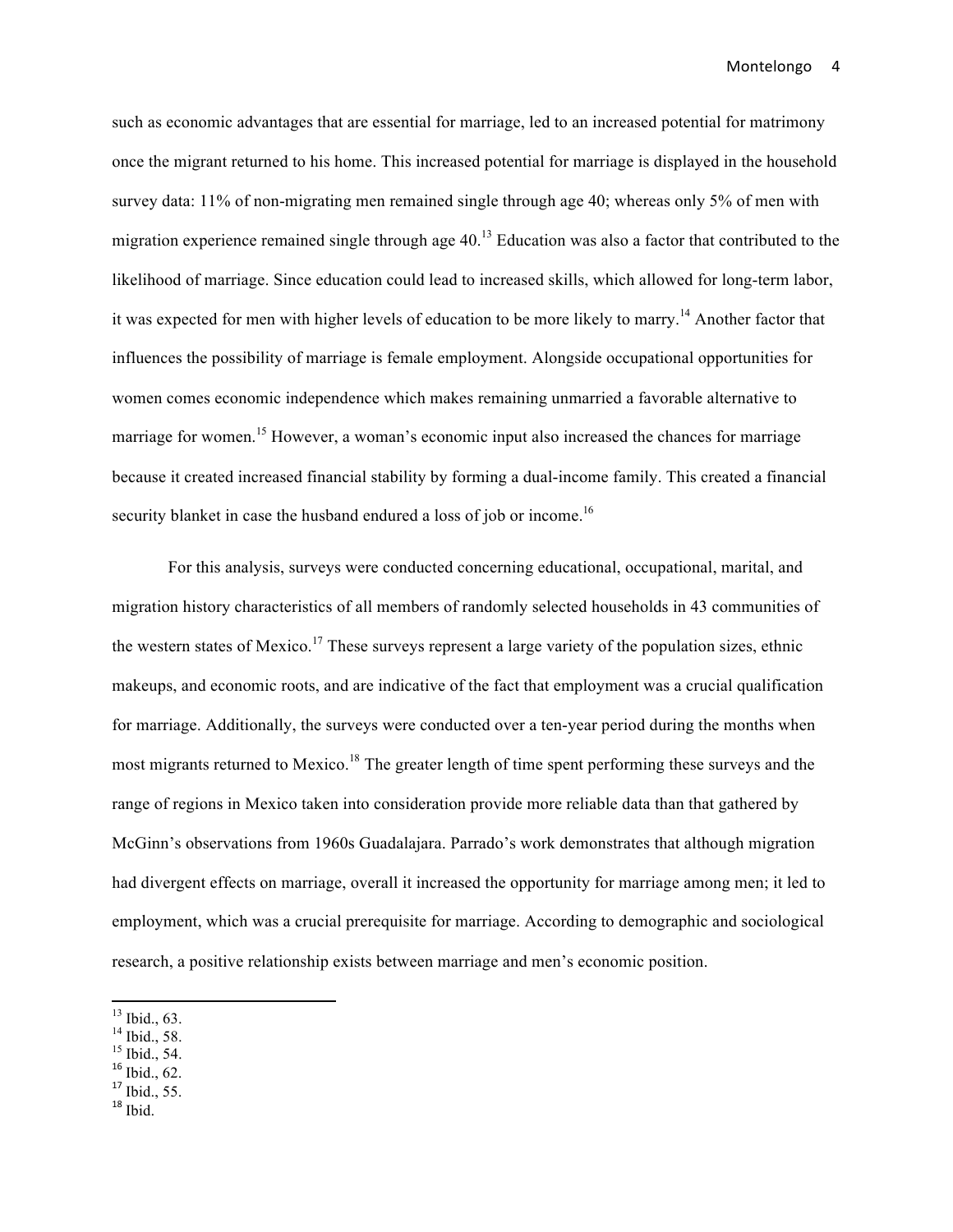In her book *A Courtship after Marriage: Sexuality and Love in Mexican Transnational Families*, Jennifer Hirsch conducts extensive life histories with Mexican immigrants and their families by building relationships with the women to argue that traditionally set ideas of marriage are no longer prominent among the contemporary era.<sup>19</sup> In the book she describes how men have turned away from a traditional ideology of masculinity. They are now more involved in housework as well as childcare, and faithfulness in their marriage is now seen more valuably. Additionally, women were granted more liberties as they made education a priority, worked to support their families, engaged in more social activities, and had increased authority towards decisions that affected the family and/or relationship.<sup>20</sup> The change in ideals is strongly portrayed through the generational difference in how women dealt with unsatisfying marriages. Hirsch notes that of the older women interviewed, not a single one left her husband. On the other hand, it was found to be common among the younger generation of women to leave their husbands if they were experiencing marital misfortune.<sup>21</sup> Additionally, a major difference in how women saw themselves was evident when the author conducted drawing exercises in which women of both age groups participated. Women of the older age group represented themselves through a picture of their house, while the younger age group portrayed themselves through their aspirations and milestones such as graduating from school and getting a first job.<sup>22</sup> By interviewing women of both older and younger generations, Hirsch is able to effectively reveal a progressive transition in Mexican society's perspectives. Compared to the authors of the research articles, McGinn and Parrado, Hirsch's sources provide extensive information as she incorporates individuals from different generations into her study. Because she is able to gather information from individuals married at different time periods, while the research articles only examined couples of close generations, her study is able to appropriately show the change in views of marriage over time as couples now embrace more balanced roles in marriage.

<sup>19</sup> Jennifer S. Hirsch, *A Courtship after Marriage: Sexuality and Love in Mexican Transnational Families* (Berkeley and Los Angeles, California: University of California Press, 2003), 35.<br><sup>20</sup> Ibid., 93.<br><sup>21</sup> Ibid., 162.<br><sup>22</sup> Ibid., 163.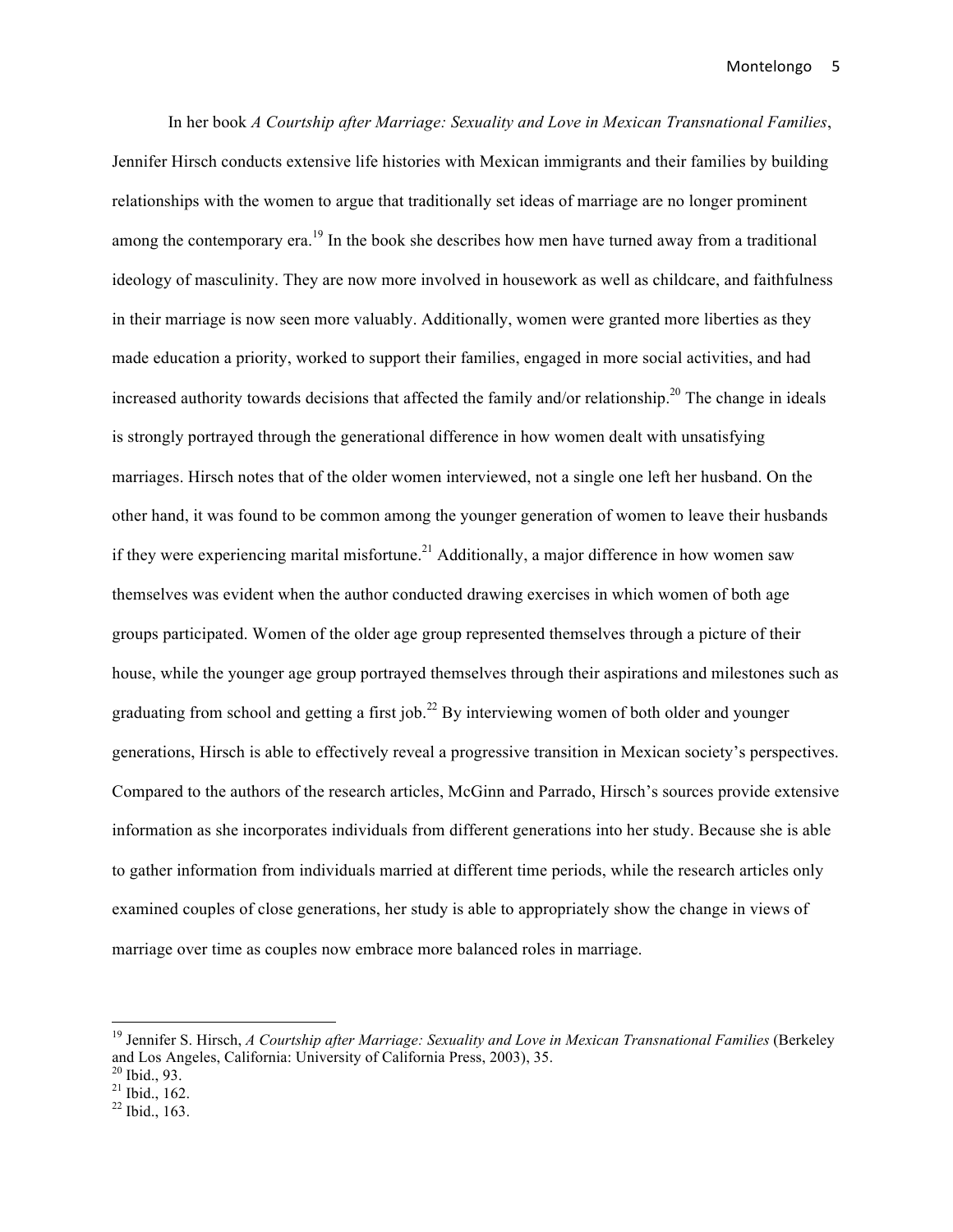The newspaper article "With Little Fanfare, Mexican Supreme Court Legalizes Same-Sex Marriage" states that because Mexico's Supreme Court has ruled that marriages limited to heterosexuals are discriminatory, gay marriage is now legalized in Mexico.<sup>23</sup> Though this does not mean that Mexico now has a law legalizing same-sex marriages, the ruling does enable gay couples the right to marry if they seek permission from district judges for marriage. While the Supreme Court may have become more open-minded, the same is not true for the Roman Catholic Church, which is greatly influential among the country and remains opposed to the concept of gay marriage. According to Olivia Marple's post on the Council of Hemispheric Affairs blog, approximately 83% of Mexicans identify as Catholic.<sup>24</sup> As such, it seems that the court's ruling demonstrates great progress, yet gay couples may still face a setback; in order to receive permission from the court to marry they must go through a lengthy and costly process.

In her post, "Mexico's Supreme Court Tentatively Legalizes Same-Sex Marriage," Olivia Marple also speaks of gay marriage and declares Mexico to be the fourth Latin American country to legalize same-sex marriage.<sup>25</sup> Although Mexico's Supreme Court no longer discriminates against gay couples wishing to marry, these couples face economic discrimination as they must pay fines in order to legally appeal for their right to marry since Mexico's laws still deny same-sex marriage. Marple notes that in 2013, 89% of Mexicans believed "homosexuals should be treated like anyone else."<sup>26</sup> This high percentage highlights the progress Mexico has made in expanding their perspectives on marriage. Although a high percentage of Mexico's population seems to be in favor of equality among homosexuals, the author notes that homophobia is still prevalent as hate crimes towards homosexuals have increased during the past century. The author states "between 2001 and 2009, there were nearly 60 killings a year

<sup>&</sup>lt;sup>23</sup> Randal C. Archibold and Paulina Villegas, "With Little Fanfare, Mexican Supreme Court Legalizes Same-Sex Marriage," *The New York Times, June 14, 2015, accessed November 14, 2015, http://www.nytimes.com/2015/06/15/ world/americas/with-little-fanfare-mexican-supreme-court-effectively-legalizes-same-sex-marriage.html?r=0.* <sup>24</sup> Olivia Marple, "Mexico's Supreme Court Tentatively Legalizes Same-Sex Marriage," *Council on Hemispheric Affairs,* June 16, 2015, accessed November 14, 2015, http://www.coha.org/mexicos-supreme-court-tentatilelylegalizes-same-sex-marriage/.<br><sup>25</sup> Ibid.<br><sup>26</sup> Ibid.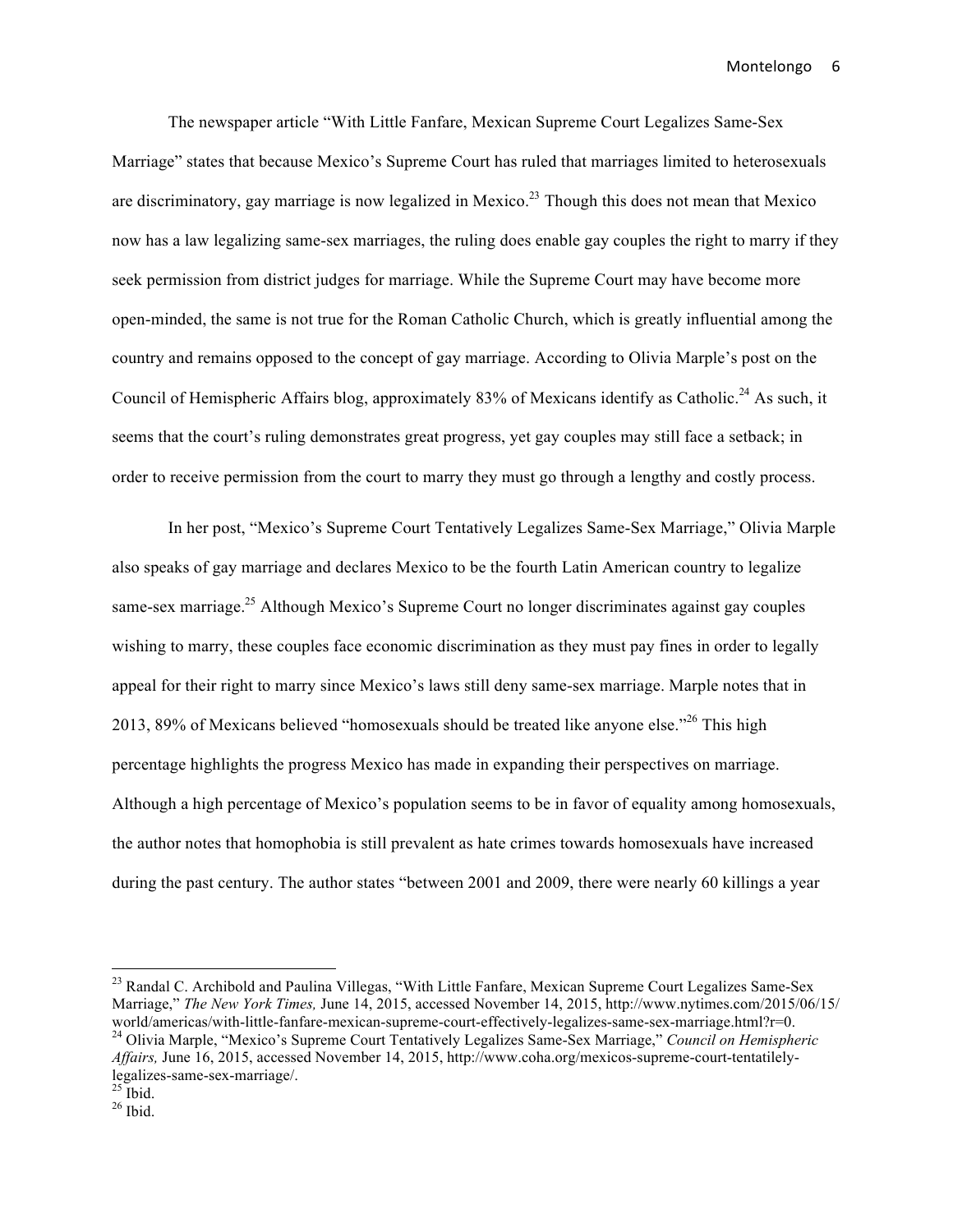motivated by homophobia, compared to just 30 killings a year between 1995 and 2000."<sup>27</sup> While some progress is evident, it is still vital that Mexico make a law legalizing same-sex marriage to ensure increased equality for homosexuals.

In the article "Mexico City Plans 'Renewable Marriage,'" the author mentions a new kind of marriage contract that was in hopes of being adopted by Mexico in order to minimize divorce rates.<sup>28</sup> This contract was supposed to allow for couples to experience living together before making a lifetime commitment. The contract was proposed as a way for couples to gain confidence of their decisions to commit to one another before actually doing so in order to reduce divorce rates.<sup>29</sup> This is relative to the colonial period where divorces and annulments were looked down upon, and hence rarely granted. Additionally, this proposed contract shows that although a grand majority of Mexico's population identifies as Catholic, not all individuals necessarily actively practice Catholicism. This is because the idea of living together before marriage is looked down upon by the Catholic Church as it may lead to premarital sex which goes against the Catholic dogma.

The Mexperience blog keeps readers updated with news and opportunities about lifestyle and leisure activities available in Mexico. According to the blog, for two foreigners to marry in Mexico they must pay for a marriage license, have a passport, tourist and travel permit, complete chest x-rays, blood tests, and also have copies of birth certificates.<sup>30</sup> If one of the spouses is a widow, a death certificate is required. As well, most states require that if either spouse was previously married, they must provide proof of a divorce decree and wait at least a year before getting remarried.<sup>31</sup> However, some states only require women to wait. Additionally, four witnesses are required to be present at the ceremony; similar to the witnesses that were required when a marriage promise was made during the colonial era. However, for

<sup>&</sup>lt;sup>27</sup> Ibid.<br><sup>28</sup> "Mexico City plans 'renewable' marriage," *BBC News*, September 29, 2011, accessed November 14, 2015, http://www.bbc.com/news/world-latin-america-15114406.

<sup>&</sup>lt;sup>29</sup> Ibid.<br><sup>30</sup> "Guide to Getting Married in Mexico," *Mexperience* (blog), accessed November 14, 2015, http://www.mexperience.com/lifestyle/mexico-essentials/getting-married-in-mexico/ <sup>31</sup> Ibid.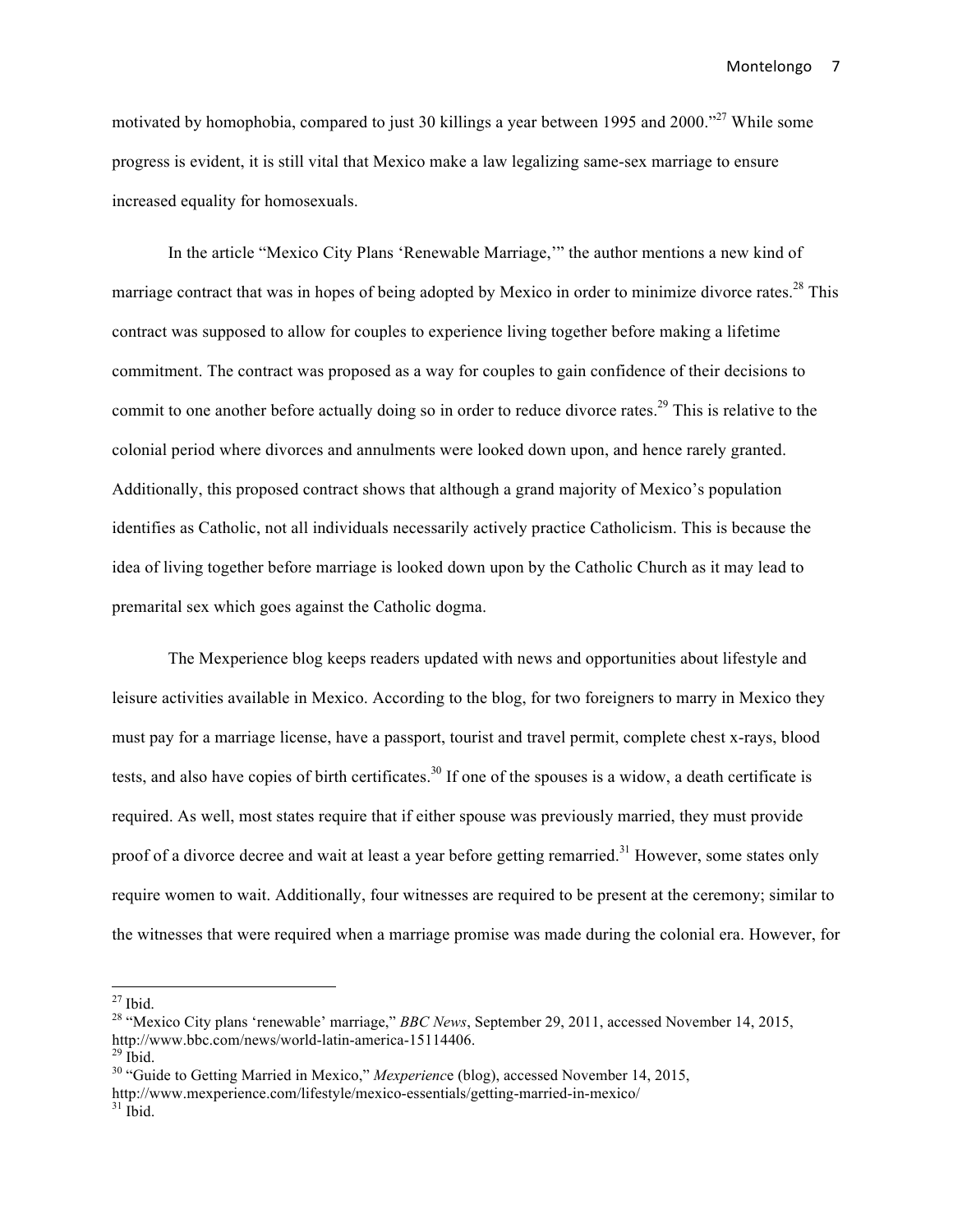a marriage involving a Mexican national, a specific permit is additionally required. The age requirement for marriage in Mexico is 18 without parental consent, but with parental consent, boys have to be at least 16 and girls 14.<sup>32</sup> This information relates to the research article by McGinn because it shows the young age at which girls are able to marry and shows that it is accepted among society.

In his blog entry, "Marriages in Chile," Greg Weeks notes that divorce was legalized in Chile in 2004, and in 2006 marriage rates increased substantially, whereas it steadily decreased in 1996.<sup>33</sup> This evident trend brings attention towards the belief that individuals are more willing to marry if they know there is an orderly way of dealing with the marriage and the division of their properties if they were to go through divorce. Likewise, although very rare, the church did grant divorces and annulments during colonial times. Additionally, when women married they were administered a dowry through their husbands that remained the wives' private property, and received ten percent of the total worth of their husbands. Just like couples acquired property jointly through marriage, couples still do today, and are more likely to get married if they are aware of how their assets would be divided.<sup>34</sup>

Today, Mexico's current president, Enrique Pena Nieto, and the first lady, Angelica Rivera, are in the public eye. Since Nieto's administration began, it was found that two million more Mexicans have fallen into poverty.<sup>35</sup> This high number proposes a major conflict between the president and his wife as she is well known among the public for spending money on lavish matters such as high-end clothing, trips to Europe, and the purchase of a mansion.<sup>36</sup> Her spending habits place the president in a difficult position as the family experienced much criticism for being hypocritical for encouraging the nation to spend less.<sup>37</sup> The spending crisis carried out by the first lady and criticism endured by the president show that a wife's

<sup>&</sup>lt;sup>32</sup> Ibid.<br><sup>33</sup> Greg Weeks, "Marriages in Chile." *Two Weeks Notice* (blog), March 12, 2007, accessed November 14, 2015, http://weeksnotice.blogspot.com/search?q=marriages+in+chile.<br><sup>34</sup> Ibid.<br><sup>35</sup> Carrie Kahn, "Allegations of Corruption Dog Mexico's First Lady Angelica Rivera," National Public Radio,

August 3, 2015, accessed December 2, 2015, http://www.npr.org/sections/parallels/2015/

<sup>08/03428171924/</sup>allegations-of-corruption-dog-mexicos-first-lady-ang-lica-rivera.<br><sup>36</sup> Ibid. <sup>37</sup> Ibid.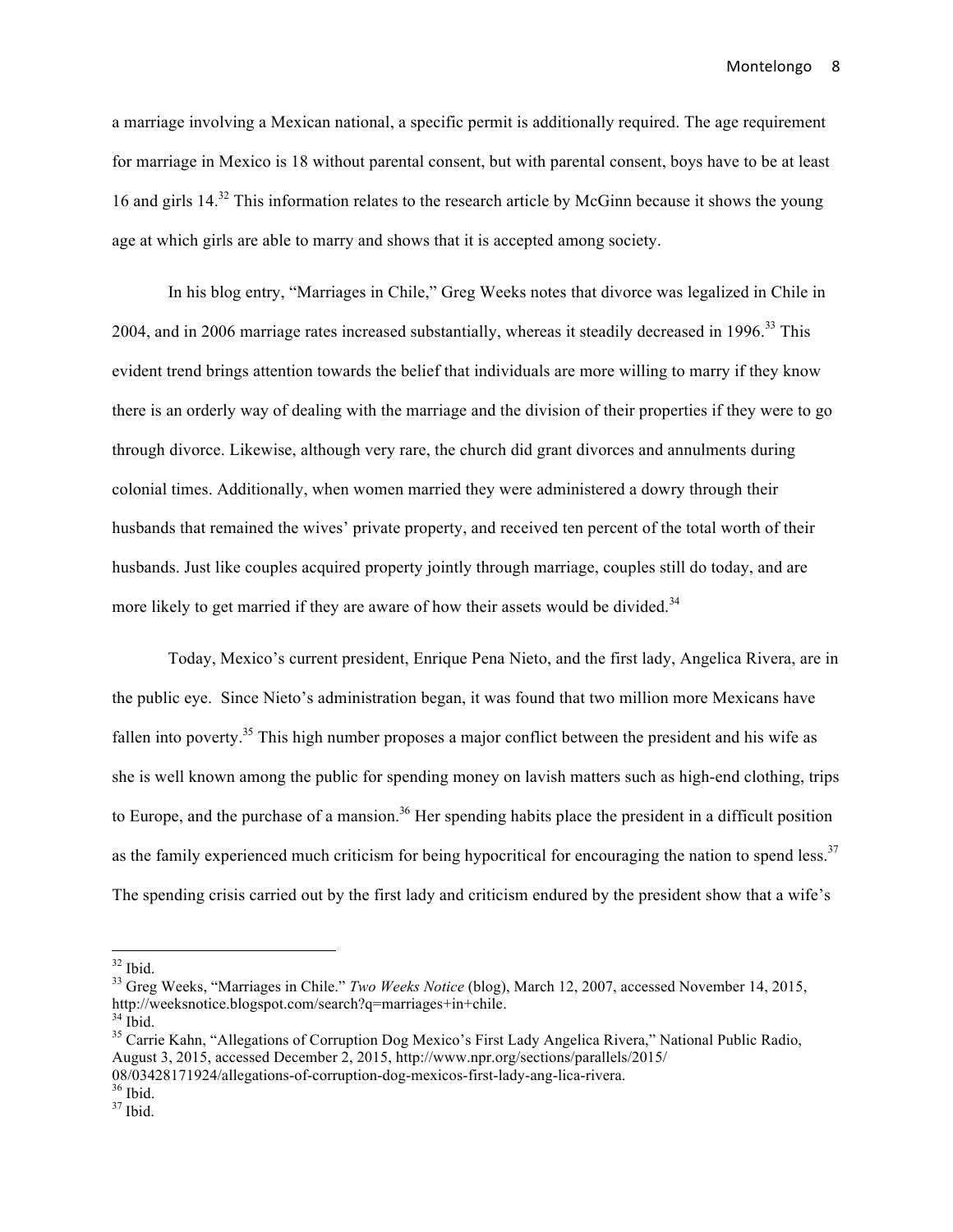reputation and actions hold high influence over how the husband is also looked upon. This is because Nieto's credibility among the public is very low and likely to continue to diminish. According to a news report by Univision, Rivera declared that she paid for the mansion with her own money earned through her former acting career.<sup>38</sup> However, the public remains outraged even after she defends herself because they see through her lies. Her actions display a marriage in which the wife does not possess constrained abilities, but instead is granted much freedom as she is able to get away with such activities like immense spending.

The sources examined for this study, including a monograph, research articles, newspaper articles, blog posts, and a news report, delineate determinant factors for marriage in modern Mexico and how they have changed as individuals of different social status are able to marry, in addition to those of the same gender. Additionally, just as premarital chastity was a major contributing factor to the likelihood of marriage for women in the 1960s, a positive relationship between men's economic position and marriage also existed. In Jennifer Hirsch's study, she finds that the traditionally set ideas of marriage are no longer prominent among the contemporary era as women and men hold more even-handed roles in marriage. In McGinn's study, he argues that Mexican culture placed strong emphasis on manliness, which was displayed through a man's ability to provide financial security to his future family. Parrado argues that migration to the United States provided men economic stability by offering better work opportunities which in turn increased the likelihood of marriage for men. The newspaper articles discuss the concept of same-sex marriage, the Supreme Court's declaration that marriage restricted to heterosexuals is discriminatory, as well as the proposal of a renewable marriage contract. The blog posts used in this essay discuss requirements for marriage and the tendency for couples to be more willing to marry if they are aware of how their assets would be divided. Finally, the news report by Univision discusses the public's discontent with the current Mexican president's wife Angelica Rivera. This essay examined contributing

<sup>&</sup>lt;sup>38</sup> "Denuncian mentiras en informe de Angelica Rivera." Youtube Video, 2:37. Posted by "Univision Noticias," November 22, 2014. https://www.youtube.com/watch?v=Gf5b-zxki2w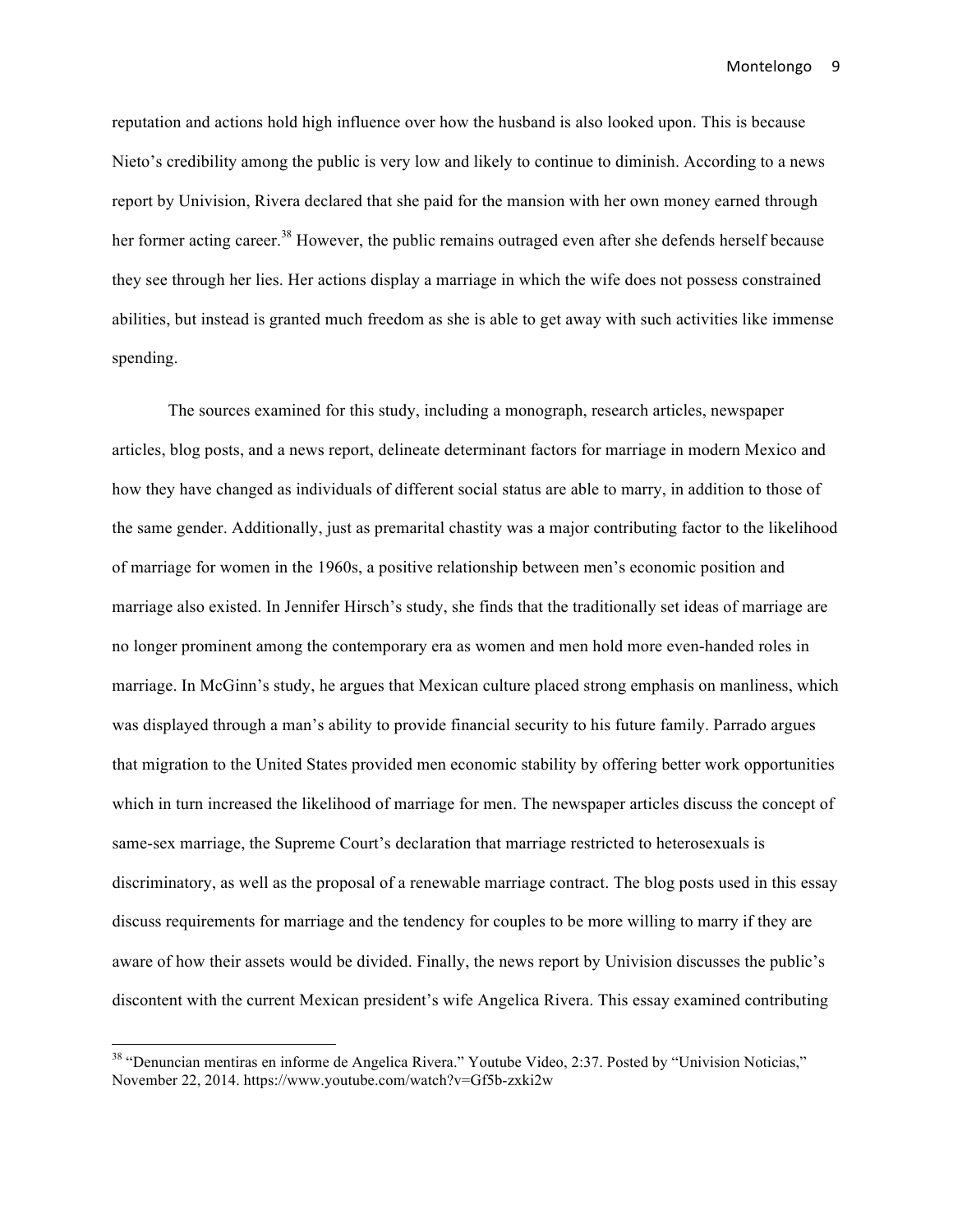factors for marriage in Mexico during the contemporary era and how gender ideals in the nation evolved over time. It found that after the colonial era, within marriages, women held the role of a housewife, and men held the role of the primary financial provider; however, over time gender roles progressed to become more even handed.